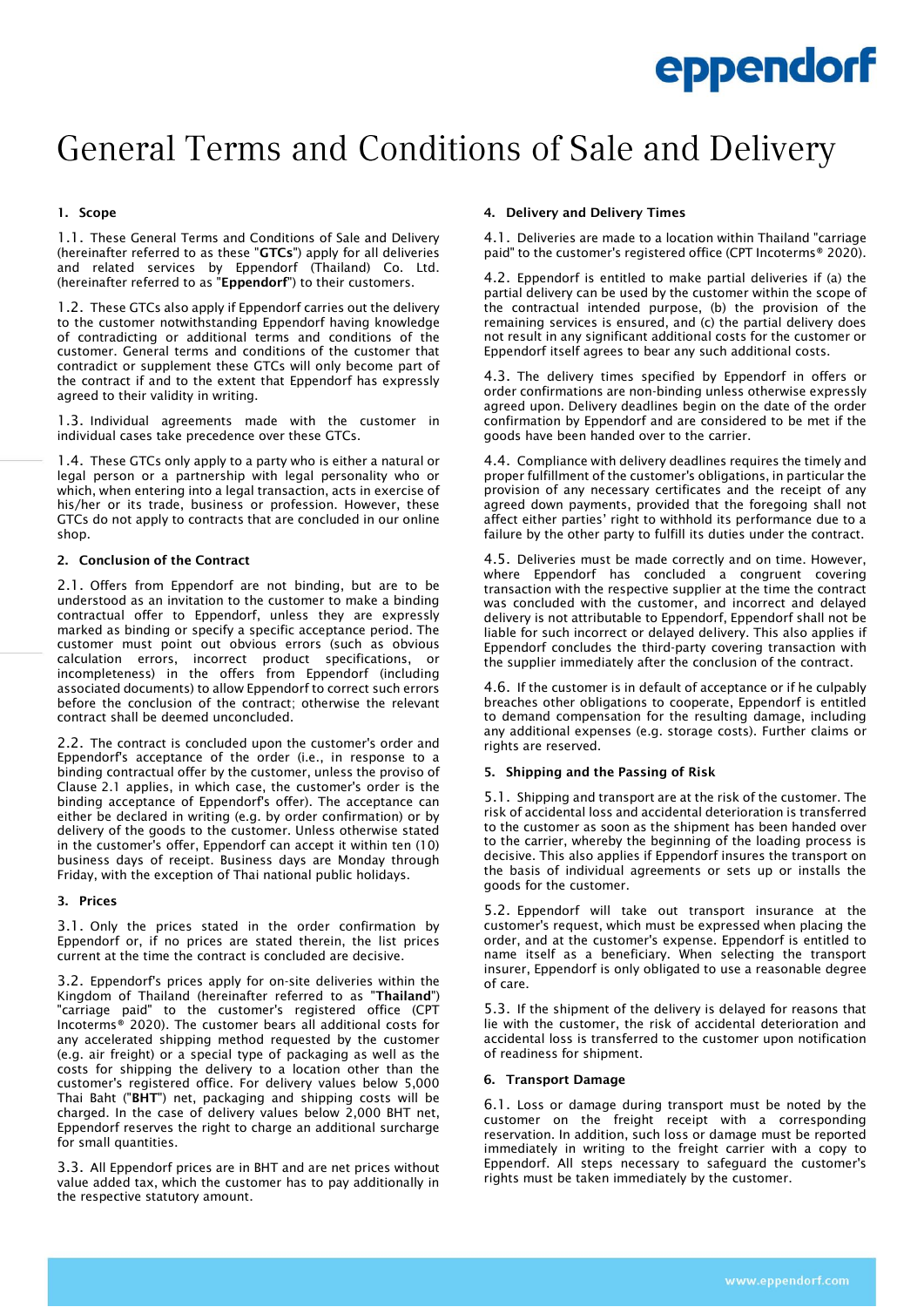6.2. Damage or loss during transport does not release the customer from paying the full purchase price to Eppendorf. The customer assigns all claims against third parties that exist due to damage or loss during transport to Eppendorf in advance. Eppendorf hereby accepts the assignment. This assignment and any services provided by the transport insurance will take place without any further acts by either party.

#### 7. Payment Terms

7.1. Payments are due within thirty (30) days after receipt of the invoice by the customer without deduction.

7.2. Payment for initial orders must always be made in advance.

7.3. Eppendorf is entitled to issue partial invoices for partial deliveries within the meaning of Clause 4.2.

7.4. When the above payment deadline has expired, the customer is in default. Eppendorf is entitled to demand default interest at the statutory rate under the Thai Civil and Commercial from the date of default in payment. Eppendorf reserves the right to claim compensation for further damage.

7.5. The customer shall have no right to offset or to assert a right of retention, unless the customer sets off an undisputed or legally established claim or asserts a right of retention in this regard.

7.6. If, after the conclusion of the contract, it becomes apparent (e.g. through an application for the opening of insolvency proceedings) that the payment claim is jeopardized by the customer's inability to pay, Eppendorf is entitled to refuse performance in accordance with Thai Civil and Commercial Code and - if necessary after setting a deadline - to withdraw from the contract.

#### 8. Retention of Title

8.1. Eppendorf retains ownership of the delivered goods (the "Reserved Goods") until all claims relating to those Reserved Goods ("Secured Claims") have been paid in full. In the case of a current account, the Reserved Goods serve to secure the balance claim to which Eppendorf is entitled.

8.2. The customer has to treat the Reserved Goods with the care of a prudent businessman. The customer is obliged to adequately insure the Reserved Goods at replacement value at its own expense against damage caused by fire, water and theft. The customer hereby assigns any claims for compensation from these insurance contracts to Eppendorf. Eppendorf hereby accepts the assignment.

8.3. The customer must inform Eppendorf immediately if the Reserved Goods are seized or similarly impaired or endangered. In the event of a seizure, the customer must send Eppendorf a copy of the seizure and transfer decision as well as all other documents required to object to the seizure and notify the seizure creditor immediately in writing of the retention of title by Eppendorf. The costs of an intervention by Eppendorf, unless they can be obtained from the respective third party, shall be borne by the customer.

8.4. Any processing or transformation of the Reserved Goods by the customer is always carried out free of charge for Eppendorf. However, if the Reserved Goods are processed with other items that do not belong to Eppendorf, Eppendorf only acquires joint ownership of the new item in the ratio of the invoice value of the Reserved Goods to the value of the other processed items. The customer stores the new item free of charge for Eppendorf with the care of a prudent businessman.

8.5. The customer is entitled to resell the Reserved Goods in the ordinary course of business and with the care of a prudent businessman. However, the customer assigns all claims from the resale of the Reserved Goods to third parties in the amount of the final invoice amount of the Secured Claims (including statutory sales tax or comparable foreign taxes) to Eppendorf. Eppendorf hereby accepts this assignment. The customer remains entitled to collect the assigned claims. The customer is only entitled to resell if it is ensured that the claims to which he is entitled are transferred to Eppendorf.

8.6. Eppendorf is entitled to revoke or restrict both the customer's authorization to sell and the authorization to collect and to demand the return of the Reserved Goods if the customer does not meet his payment obligations towards Eppendorf or if Eppendorf becomes aware of circumstances that are likely to significantly reduce the customer's creditworthiness. In the event of revocation of the authorization to collect, Eppendorf can demand that the customer disclose the assigned claims and their debtors, provide all information required for collection, hand over the associated documents and notify the debtors of the assignment.

#### 9. Claims for Defects

9.1. In order for the customer to be entitled to claim for defects, the customer must have complied with its statutory inspection and compliance obligations in accordance with Thai Civil and Commercial Code. The customer must report claims due to recognizable defects immediately, but no later than ten (10) calendar days after receipt of the goods. Claims due to nonrecognizable defects must be reported by the customer immediately after they are discovered. The notification must be made to Eppendorf in writing and precisely describe the type and extent of the defects. If the customer fails to properly examine or report, Eppendorf's warranty obligation and liability for the defect concerned is excluded.

9.2. Eppendorf is entitled to inspect and check the goods complained about, and the customer shall grant Eppendorf the necessary time and opportunity to do so. Eppendorf can demand that the customer return the goods complained about in the original packaging or an equivalent packaging to Eppendorf at Eppendorf's expense.

9.3. If goods are defective and the customer has properly reported the defect in accordance with Clause 9.1, the customer is entitled to its statutory rights in accordance with the following provisions.

9.4. Eppendorf does not guarantee the suitability of its goods for any particular use not expressly agreed in writing between Eppendorf and the customer. The customer alone is responsible for deciding whether a good that complies with the specific agreements on the properties, features and performance characteristics is suitable for a specific purpose and for the type of use assumed by the customer.

9.5. Information in catalogs, price lists and other information material provided to the customer by Eppendorf, as well as information describing the goods, are no guarantees for a special quality of the goods. Quality guarantees must be expressly agreed in writing.

9.6. Warranty claims for defects are excluded for damage that arises after the transfer of risk as a result of normal wear and tear as well as a result of improper or unsuitable use. This applies in particular if the goods supplied are improperly handled, stored or set up, are not operated or maintained in accordance with the operating instructions, or if replacement,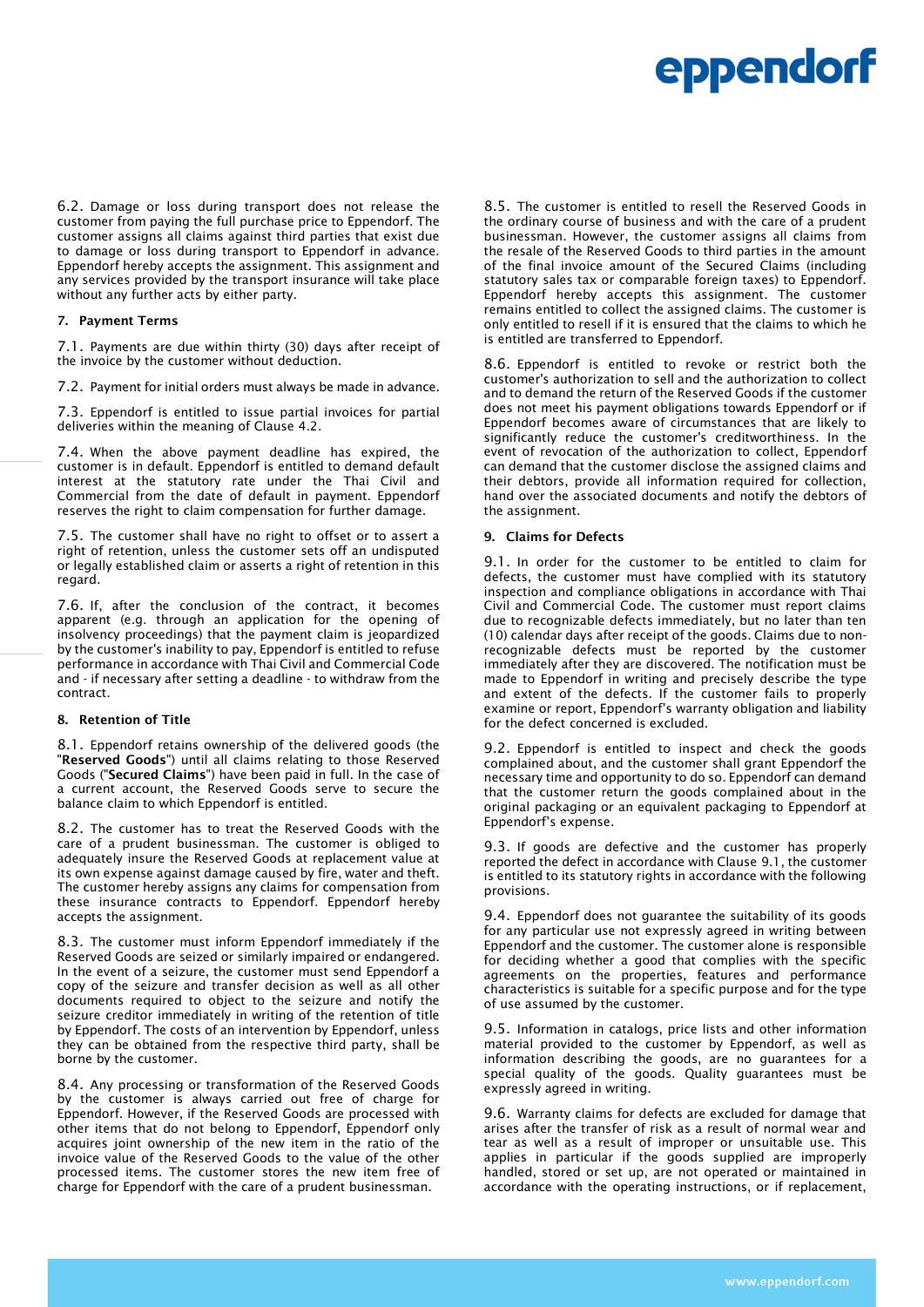disposable or consumable materials other than those recommended by Eppendorf are used.

9.7. Eppendorf is entitled, at its option, to supplementary performance by eliminating the defect (subsequent by eliminating the defect (subsequent improvement) or by delivering a defect-free item (replacement delivery). In the event of subsequent performance, Eppendorf is obliged to bear all expenses necessary for the purpose of eliminating the defect, in particular transport, travel, labor and material costs.

9.8. If the supplementary performance fails, the customer can choose to withdraw from the contract or request a reduction in price in accordance with the statutory provisions. The right of the customer to claim damages or reimbursement of wasted expenses in accordance with the provisions in Clause 10 remains unaffected.

#### 10. Liability

10.1. According to the statutory provisions, Eppendorf is only liable for damages due to breach of contractual or noncontractual obligations:

- (a) for damages based on an intentional or grossly negligent breach of duty by Eppendorf;
- (b) for damages resulting from injury to life, limb or health;
- (c) due to a breach of a quality or durability guarantee;
- (d) for damages resulting from the breach of an essential contractual obligation; or
- (e) due to mandatory legal liability, in particular from the Product Liability Act.

10.2. An essential contractual obligation within the meaning of Clause 10.1 (d) is an obligation, the fulfillment of which enables the proper execution of the contract in the first place and on the observance of which the customer regularly trusts and may rely. The amount of compensation for the breach of an essential contractual obligation is limited to damages typical for the contract and foreseeable at the time the contract was concluded.

10.3. Any liability for damages other than those provided for in this Clause 10 is excluded – regardless of the legal nature of the asserted claim. This applies in particular to claims for damages arising from negligence when concluding the contract, due to other breaches of duty or due to tortious claims for compensation for property damage in accordance with Thai Civil and Commercial Code.

10.4. The limitations of liability resulting from this Clause 10 also apply if the customer demands instead of performance a reimbursement of expenses incurred by the customer in reliance on the contract instead of a claim for damages.

10.5. Insofar as Eppendorf's liability for damages is excluded or limited, this also applies with regard to the personal liability for damages of Eppendorf's employees, representatives and vicarious agents.

#### 11. Statute of Limitation

11.1. The limitation period for the rights of the customer due to material and legal defects is twelve (12) months from the delivery of the goods except if stated otherwise in warranty document. This does not apply to willful or grossly negligent breaches of duty (Clause 10.1 (a) above), for damage resulting from injury to life, limb or health (Clause 10.1 (b) above), fraudulent concealment of a defect and / or in the event of mandatory legal liability (Clause 10.1 (e) above); in these cases, the Thai Civil and Commercial Code shall apply.

11.2. The delivery within the meaning of Clause 11.1 refers to the receipt of the notification of readiness to collect provided by Eppendorf to the customer, or, if shipping has been agreed, the delivery to the freight carrier. If the parties have agreed that delivery is to be deemed complete upon the customer accepting the goods, the limitation period begins upon such acceptance.

11.3. Warranty claims for repairs and replacement deliveries become time-barred three (3) months after completion of the respective repairs or replacement delivery, but not before the expiry of the twelve-month limitation period in accordance with Clause 11.1. This does not apply if Eppendorf has expressly recognized an obligation to provide supplementary performance. In such a case, the twelve-month warranty period will start again after Eppendorf has completed the subsequent performance.

11.4. Claims for defects are excluded when selling used goods and demonstration devices. The right of the customer to claim damages or reimbursement of expenses incurred by the customer in reliance on the contract in accordance with the provisions in Clause 10 remains unaffected.

### 12. Cancellation and Returns

Cancellation of confirmed order and returns of goods that are not the subject of material defect claims require Eppendorf's prior consent. In the event of an order cancellation or a return, Eppendorf shall charge 10% of the value of the goods, but at least 500 BHT as a processing cost, unless Eppendorf has provided consent dependent on further services provided by the customer.

#### 13. Force Majeure

13.1. Eppendorf is not liable for impossibility or delay insofar as it is based on force majeure or another event that was not foreseeable at the time the contract was concluded for which Eppendorf is not responsible. This also applies if the force majeure occurs at Eppendorf's suppliers. Force majeure includes, without limitation, operational disruptions of all kinds, war, insurrection, terrorism, natural disasters, epidemics and pandemics, general scarcity of raw materials and restrictions on energy consumption.

13.2. If Eppendorf becomes aware of an event within the meaning of Clause 13.1, Eppendorf will inform the customer immediately. Delivery times are automatically automatically extended/postponed by the duration of the event plus a reasonable lead time. If such events make the provision of the service significantly more difficult or impossible for Eppendorf and are not only of a temporary nature, Eppendorf is entitled to withdraw from the contract. In this respect, the customer shall not be entitled to claim for damages.

# 14. Confidentiality

14.1. The customer undertakes to treat all information that becomes accessible in connection with the business relationship that is specified as confidential or is recognizable as a business or trade secret due to other circumstances, and not to disclose it to any other person and to protect it with the same degree of care, how they would protect their own confidential information.

14.2. If the customer is obliged by a legal regulation or an official order to make confidential information of Eppendorf available to a public body, it is entitled to do so.